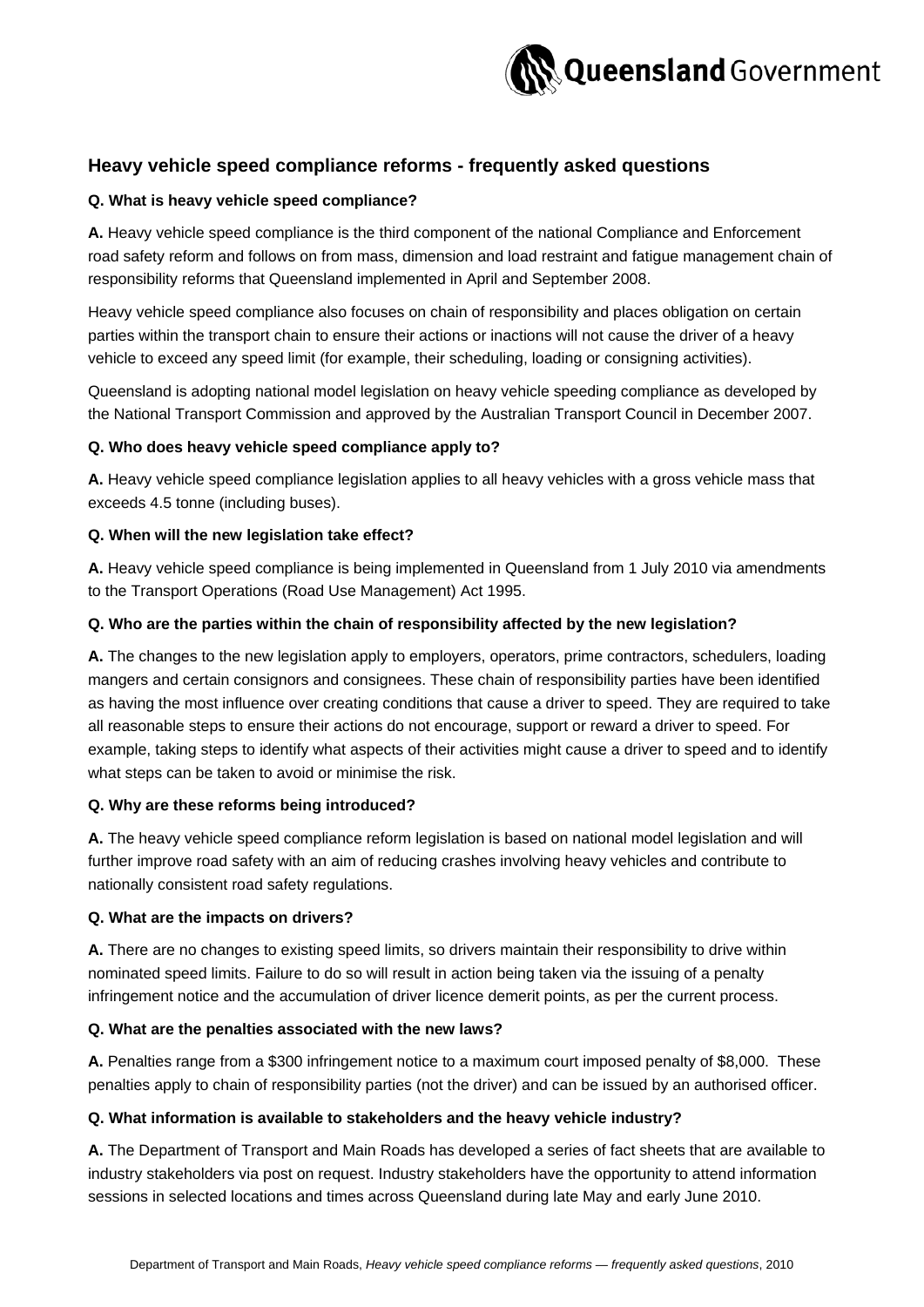# **Q. Have the other states implemented this reform?**

**A.** The heavy vehicle speed compliance reforms have already been implemented in New South Wales, South Australia and Victoria.

# **Q. I am a heavy vehicle driver – what do I need to do?**

**A.** Drivers must ensure they continue to drive within the speed limits. Existing speed limits still apply and driver licence demerit points continue to apply for breaches of speed limits.

Drivers should also advise their employer of any delays, issues, safety risks and/or scheduling difficulties.

# **Q. I am an owner/driver, what do I have to do?**

**A.** You must ensure that you continue to drive within the speed limits. Existing speed limits still apply and driver licence demerit points continue to apply for breaches of speed limits.

You should also review your existing business practices, trip plans and schedules to ensure you can meet delivery deadlines and commitments without exceeding speed limits. Your existing contracts and agreements should be reviewed to ensure they allow sufficient delivery times and that they do not encourage, support or reward speeding.

# **Q. I employ drivers, what do I have to do?**

**A.** You have a legal requirement to take all reasonable steps to ensure your actions or inactions do not encourage, support or influence drivers to speed.

You should review your existing business practices, trip plans and schedules to ensure your drivers can meet delivery deadlines and commitments without exceeding speed limits. Your existing contracts and agreements should be reviewed to ensure they allow for sufficient delivery times and that they do not encourage, support or reward speeding.

You also have an obligation to train and inform drivers, loading managers and schedulers of their responsibilities and implement appropriate speed management policies and practices.

# **Q. What happens if one of my drivers is caught speeding. How do I substantiate that I have taken all reasonable steps?**

**A.** One of the most effective ways you can show that you have taken all reasonable steps is to carry out a risk assessment that includes:

- identifying and assessing the risks of anything that impacts on drivers
- taking steps to eliminate, manage or prevent the risk
- developing contingency plans and introducing new controls for any identified risks and removing any pressures put on drivers to breach a speed limit
- maintaining risk assessment records
- regularly monitoring and reviewing risk management processes.

# **Q. Does this mean I have to employ someone to look after this change?**

**A.** No, once you have assessed your existing business practices, it should not be too difficult to make changes to your business operations and review them periodically.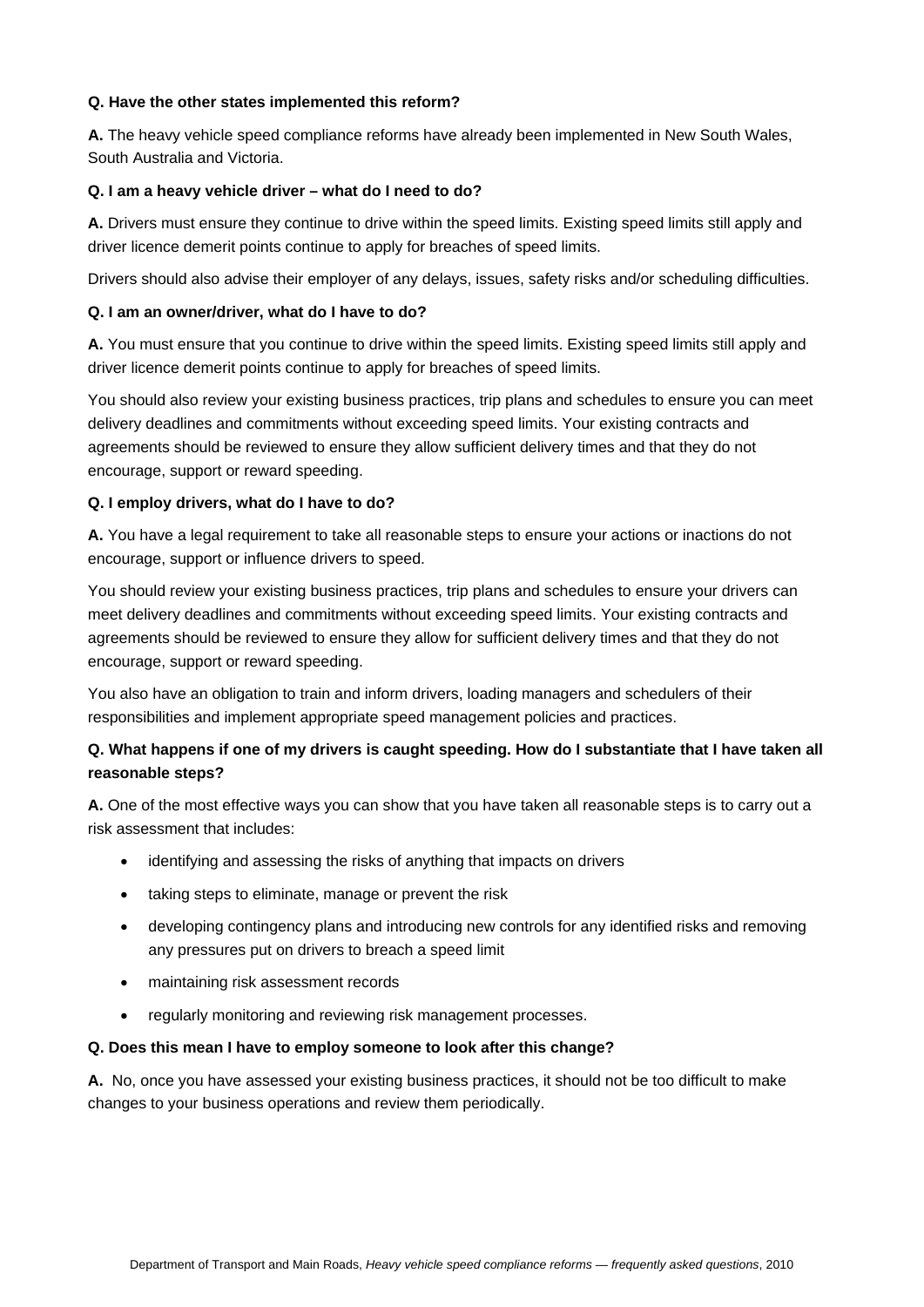# **Q. What do I do if my driver won't agree to comply with any changes I make?**

**A.** You should advise the driver of your legal liability to take all reasonable steps and the obligation of other parties within the chain of responsibility to prevent heavy vehicle speeding.

You should also advise drivers of their responsibilities and refer to any speeding polices you develop and implement as part of your business practices risk assessment.

# **Q. What do I do if someone threatens to withdraw a contract?**

**A.** You should advise them of your legal responsibilities and their legal obligations to take all reasonable steps to prevent heavy vehicle speeding.

Seeking legal advice is highly recommended.

# **Q. How does heavy vehicle speed compliance apply to schedulers, loading managers and certain consignors and consignees?**

**A.** You have a legal requirement to take all reasonable steps to ensure your actions or inactions do not encourage, support or influence drivers to speed (e.g. a delay in loading/unloading time schedules).

### **Reasonable steps defence**

Parties charged with an offence under this legislation have the benefit of the reasonable steps defence. This means they must be able to establish that they took all reasonable steps to prevent a heavy vehicle speeding offence from occurring.

One of the most effective ways you can show you've taken all reasonable steps is to carry out a risk assessment that includes the following actions:

- identifying and assessing the risks of anything that impacts on drivers
- taking steps to eliminate, manage or prevent the risk
- developing contingency plans and introducing new controls for any identified risks and removing any pressures put on drivers to breach a speed limit
- maintaining risk assessment records
- regularly monitoring and reviewing risk management processes.

# **Examples of reasonable steps that can be taken**

#### **For employers, operators and prime contractors:**

- ensure all vehicles equipped with speed limiters comply with vehicle standards
- ensure regular maintenance occurs on vehicle components such as speedometers, engine management systems and speed limiters
- review customer contracts and agreements and inform customers of the effect unreasonable scheduling or deadlines can have on a driver's speed
- do not enter into contracts that could result in your driver(s) speeding and build speed compliance into regular contracts
- ensure schedules enable driver compliance by consulting with drivers about schedules and confirm they are able to meet them